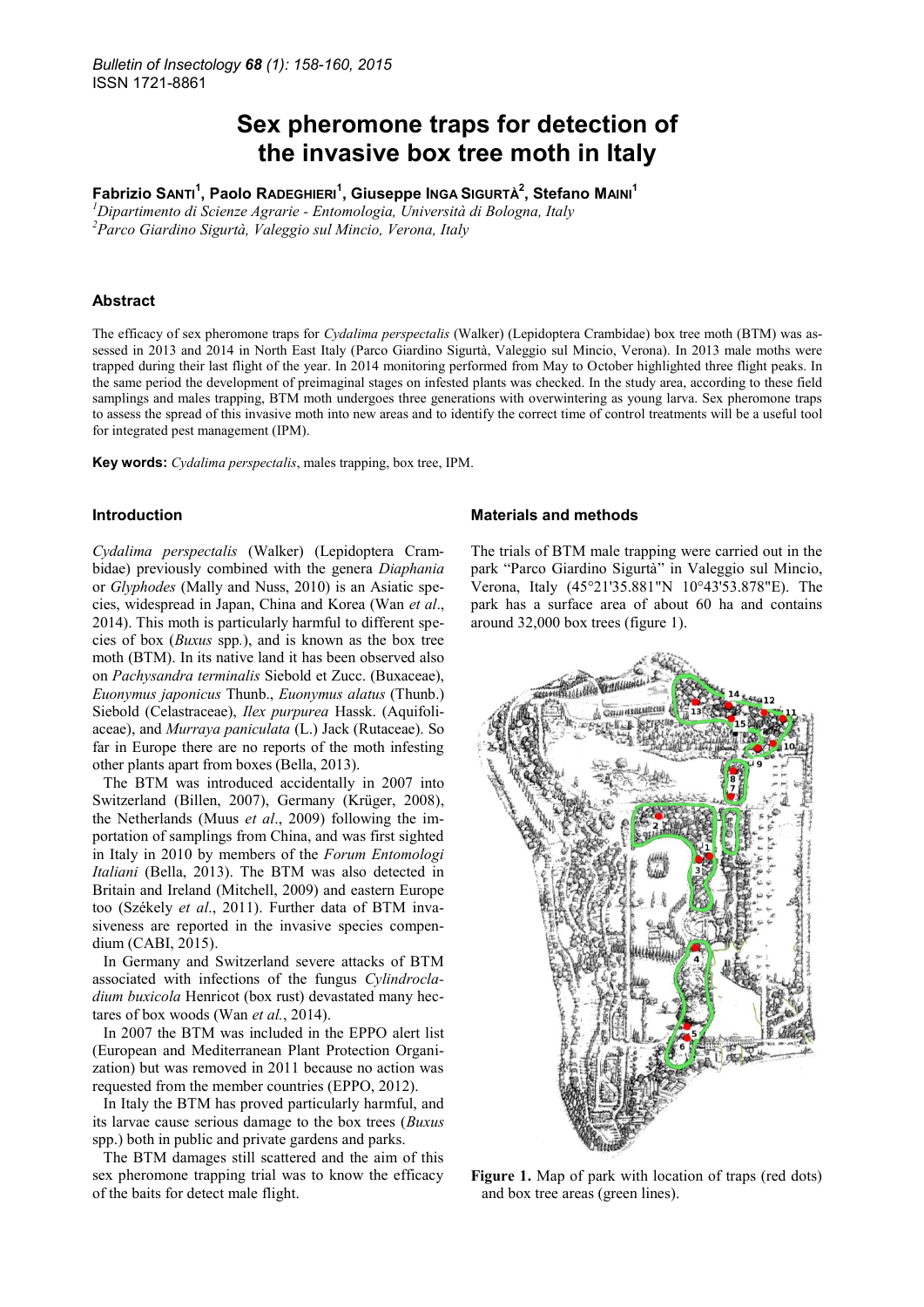On September 3, 2013, 15 sex pheromone traps (funnel traps, Unitrap-Universal Moth Trap) were placed 1.70 m from the ground, hanging from the branches of the box trees, at a distance of more than 20 m among traps in different location of the park (figure 1). In order to assess the efficacy of the lure and of the traps, every two days samplings of males trapped were conducted. The sex pheromone was supplied by Novapher S.a.s., and its composition was: Z11-16:Ald (80%) + E11-16:Ald (20%). The total sex pheromone quantity used per baited trap was 1.0 mg and the dispenser type was a rubber septa, sleeve stopper, natural para, weight 0.73 g. The sex pheromone baits were replaced every 30 days. Three unbaited traps as a control (only in 2013) were also set up.

In 2014 the same experimental plot was applied. The traps were set up in the same locations on May 27 until October 4.

During 2013 and 2014 seasons, twice monthly visual samplings of BTM preimaginal stages were carried out.

# **Results and discussion**

The efficacy of the baits and traps was registered during the last flight of the BTM in 2013. In the same locations, no male catches were observed in the unbaited traps.

In 2014, despite the variability of number of males caught per trap was high, pooling the data of 15 traps, the BTM three periods of emergence were clearly showed (figure 2). The first flight occurred from late May to mid June; the second one from mid July to mid August and the third from early September to early October. Therefore in northern Italy the BTM has three generations per year, the first flight males clearly originated from the overwintering third generation larvae of the previous year.

Our results confirm the observations of BTM biological cycle reported by Leuthardt *et al*. (2010) for Switzerland (Basel region), using sampling and sex pheromone trapping data. New researches, according to Leuthardt and Ramin (2011) and Nacambo *et al*. (2014), showed that BTM develops only two generations per year in northwestern Switzerland.

Our samplings of preimaginal stages indicated that overwintering was carried out by the young larvae of the third generation protected in a light silk cocoon weaved between two leaves. In spring larvae started again to eat and grow, becoming mature and pupating in May. The adults of the overwintering generation emerged from late May to early June, when first catches occurred (first flight). It is noteworthy that the dates of the last flight of 2014 (of 13 males/trap the  $18<sup>th</sup>$  September 2014) were comparable with those of 2013, when the traps were placed in September and presumably only the males of the third flight were caught (average 15 males/trap the  $20^{th}$  September 2013).

The results confirmed that the funnel traps baited with sex pheromone were useful in capturing BTM males in order to assess flight trends, as previously observed by Kim and Park (2013). The bait with only two sex pheromone components instead of three indicated by Kawazu *et al*. (2007) proved to be efficient. The statement that in Europe the field trials with BTM pheromone were unsatisfactory (F. Griepink personal communication in van der Straten and Muus, 2010) can now be reconsidered following our results. The sex pheromone traps proved very efficient and caught thousands of BTM males (i.e. an average of 144 males caught per trap, during the third flight of 2013 and in 2014 an average of: 10 males - first flight; 31 - second flight and 75 third flight, including the melanic forms in all three flights). Although insecticide treatments against the



**Figure 2.** *C. perspectalis* males caught per trap in 2014 season (mean ± SE). Samplings made every two days in 15 sex pheromone funnel traps in "Parco Giardino Sigurtà".